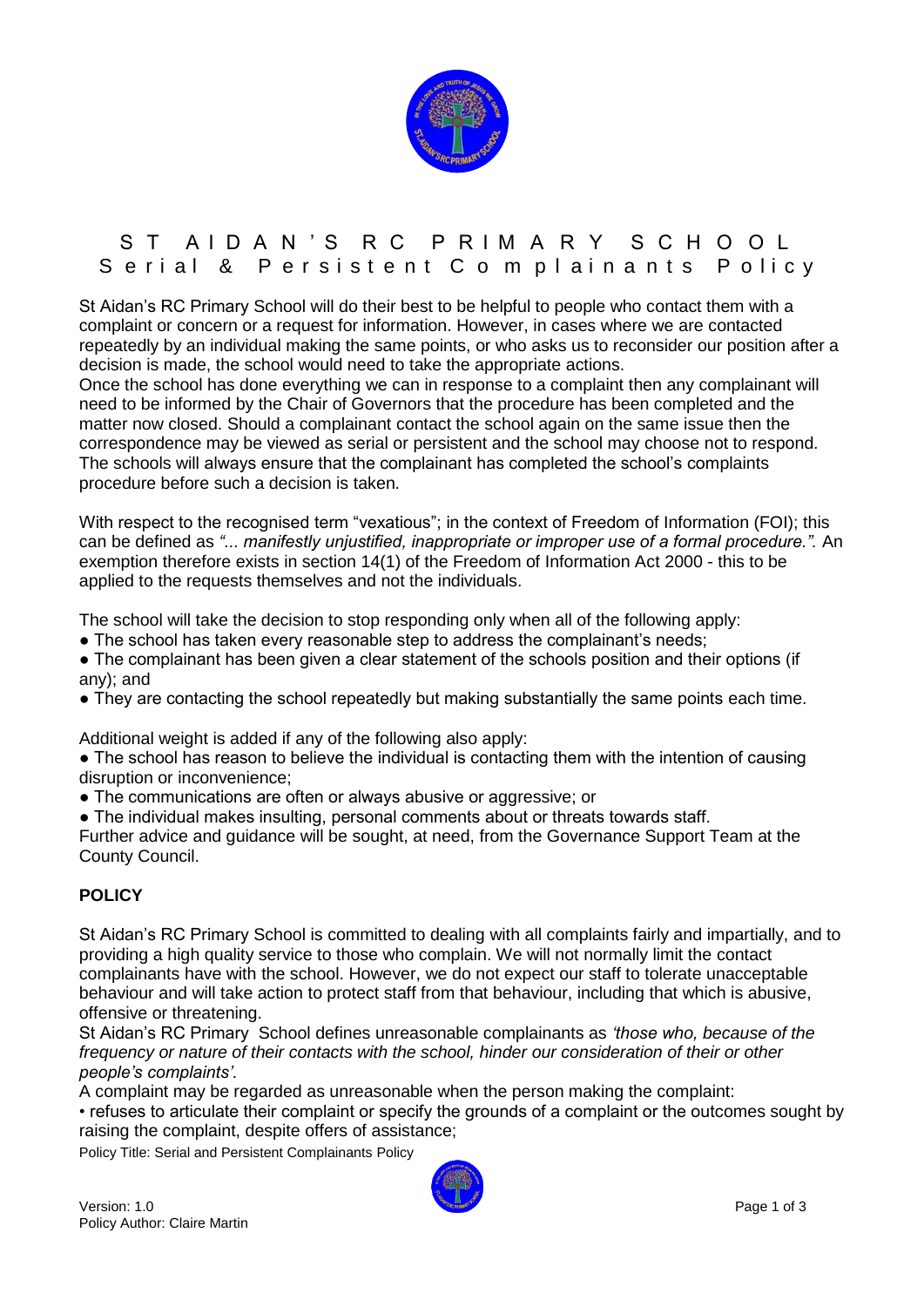• refuses to co-operate with the complaints investigation process while still wishing their complaint to be resolved;

• refuses to accept that certain issues are not within the scope of a complaints procedure;

• insists on the complaint being dealt with in ways which are incompatible with the adopted complaints procedure or with good practice;

• introduces trivial or irrelevant information which the complainant expects to be taken into account and commented on, or raises large numbers of detailed but unimportant questions with tenuous links to the subject of their complaint and insists they are fully answered, often immediately and to their own timescales;

• makes unjustified complaints about staff who are trying to deal with the issues, and seeks to have them replaced;

• changes the basis of the complaint as the investigation proceeds;

• repeatedly makes the same complaint (despite previous investigations or responses concluding that the complaint is groundless or has been addressed);

• refuses to accept the findings of the investigation into that complaint where the school"s complaint procedure has been fully and properly implemented and completed including referral to the Departmentfor Education;

• seeks an unrealistic outcome;

• makes excessive demands on school time by frequent, lengthy, complicated and stressful contact with staff regarding the complaint in person, in writing, by email and by telephone while the complaint is being dealt with.

A complaint may also be considered unreasonable if the person making the complaint does so either face-to-face, by telephone or in writing or electronically:-

- maliciously;
- aggressively;
- using threats, intimidation or violence;
- using abusive, offensive or discriminatory language;
- knowing it to be false;
- using falsified information;

• publishing unacceptable information in a variety of media such as in social media websites and newspapers.

Complainants should limit the numbers of communications with a school while a complaint is being progressed. It is not helpful if repeated correspondence is sent (either by letter, phone, email or text) as it could delay the outcome being reached.

Whenever possible, the headteacher or Chair of Governors will discuss any concerns with the complainant informally before applying an "unreasonable" marking.

If the behaviour continues the headteacher will write to the complainant explaining that their behaviour is unreasonable and asking them to change it. For complainants who excessively contact the school causing a significant level of disruption, we may specify methods of communication and limit the number of contacts in a communication plan. This will usually be reviewed after 6 months. In response to any serious incident of aggression or violence, the concerns and actions taken will be put in writing immediately and the police informed. This may include banning an individual from the school.

## **Barring from the School Premises**

Although fulfilling a public function, schools are private places. The public has no automatic right of entry. Schools will therefore act to ensure they remain a safe place for pupils, staff and other members of their community.

If a person"s behaviour is a cause for concern, a school can ask him/her to leave school premises. In

Policy Title: Serial and Persistent Complainants Policy